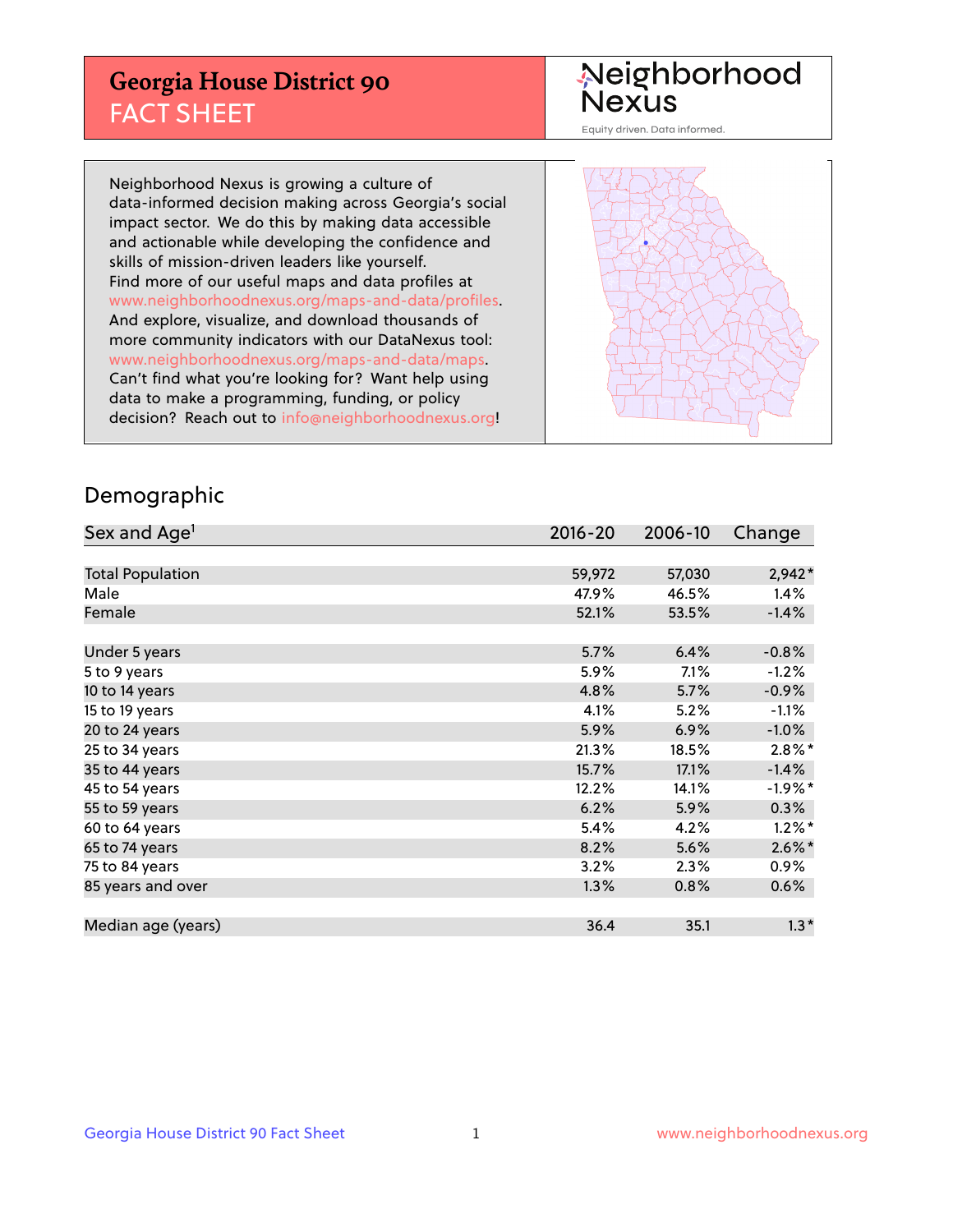## Demographic, continued...

| Race <sup>2</sup>                                            | $2016 - 20$ | 2006-10 | Change      |
|--------------------------------------------------------------|-------------|---------|-------------|
| Total population                                             | 59,972      | 57,030  | $2,942*$    |
| One race                                                     | 95.8%       | 98.0%   | $-2.2%$ *   |
| White                                                        | 32.3%       | 24.1%   | $8.2\%$ *   |
| <b>Black or African American</b>                             | 60.0%       | 71.4%   | $-11.4\%$ * |
| American Indian and Alaska Native                            | 0.6%        | 0.2%    | 0.4%        |
| Asian                                                        | 1.5%        | 0.9%    | 0.7%        |
| Native Hawaiian and Other Pacific Islander                   | 0.0%        | 0.0%    | $-0.0%$     |
| Some other race                                              | 1.3%        | 1.3%    | $-0.0%$     |
| Two or more races                                            | 4.2%        | 2.0%    | $2.2\%$ *   |
| Race alone or in combination with other race(s) <sup>3</sup> | $2016 - 20$ | 2006-10 | Change      |
|                                                              |             |         |             |
| Total population                                             | 59,972      | 57,030  | $2,942*$    |
| White                                                        | 35.8%       | 25.9%   | $9.9\%$ *   |
| <b>Black or African American</b>                             | 62.3%       | 72.3%   | $-10.0\%$ * |
| American Indian and Alaska Native                            | 1.8%        | 0.9%    | 0.9%        |
| Asian                                                        | 2.6%        | 1.4%    | $1.2\%$ *   |
| Native Hawaiian and Other Pacific Islander                   | 0.1%        | 0.1%    | $-0.0%$     |
| Some other race                                              | 2.4%        | 1.5%    | 0.9%        |
|                                                              |             |         |             |
| Hispanic or Latino and Race <sup>4</sup>                     | $2016 - 20$ | 2006-10 | Change      |
| Total population                                             | 59,972      | 57,030  | $2,942*$    |
| Hispanic or Latino (of any race)                             | 4.5%        | 3.4%    | 1.1%        |
| Not Hispanic or Latino                                       | 95.5%       | 96.6%   | $-1.1\%$ *  |
| White alone                                                  | 31.0%       | 22.8%   | $8.2\%$ *   |
| Black or African American alone                              | 59.4%       | 70.7%   | $-11.3\%$ * |
| American Indian and Alaska Native alone                      | 0.3%        | 0.1%    | 0.2%        |
| Asian alone                                                  | 1.5%        | 0.9%    | 0.7%        |
| Native Hawaiian and Other Pacific Islander alone             | 0.0%        | 0.0%    | $-0.0%$     |
| Some other race alone                                        | 0.2%        | 0.1%    | 0.1%        |
| Two or more races                                            | 3.0%        | 1.9%    | $1.1\%$ *   |
|                                                              |             |         |             |
| U.S. Citizenship Status <sup>5</sup>                         | 2016-20     | 2006-10 | Change      |
| Foreign-born population                                      | 2,861       | 2,533   | 329         |
| Naturalized U.S. citizen                                     | 62.8%       | 38.1%   | 24.7%*      |
| Not a U.S. citizen                                           | 37.2%       | 61.9%   | $-24.7%$    |
|                                                              |             |         |             |
| Citizen, Voting Age Population <sup>6</sup>                  | 2016-20     | 2006-10 | Change      |
| Citizen, 18 and over population                              | 47,770      | 42,716  | 5,054*      |
| Male                                                         | 47.3%       | 43.7%   | $3.6\%$ *   |
| Female                                                       | 52.7%       | 56.3%   | $-3.6\%$ *  |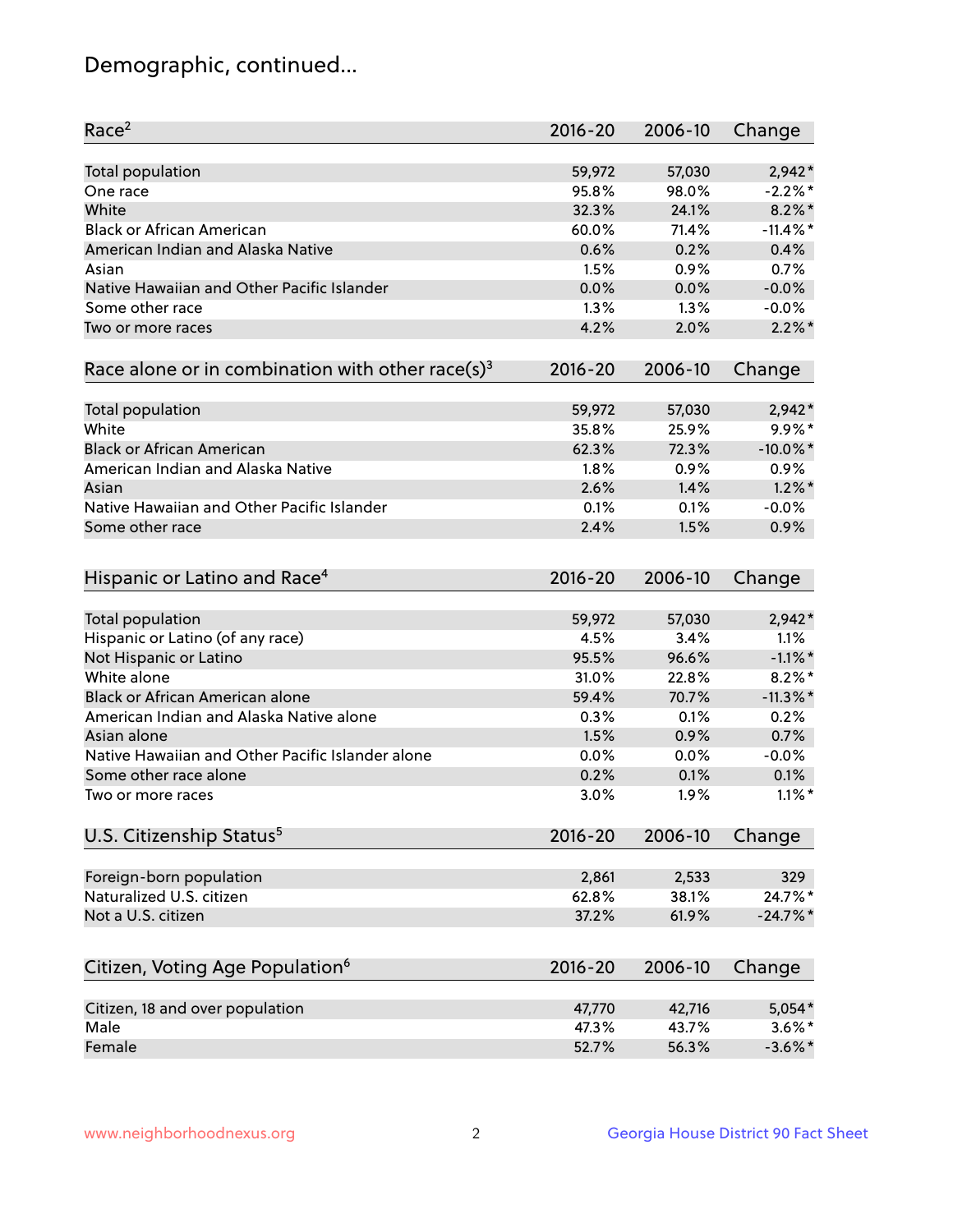#### Economic

| Income <sup>7</sup>                                 | 2016-20 | 2006-10 | Change     |
|-----------------------------------------------------|---------|---------|------------|
|                                                     |         |         |            |
| All households                                      | 23,501  | 21,805  | 1,696*     |
| Less than \$10,000                                  | 7.6%    | 10.1%   | $-2.5%$ *  |
| \$10,000 to \$14,999                                | 3.6%    | 5.1%    | $-1.5%$    |
| \$15,000 to \$24,999                                | 7.1%    | 11.3%   | $-4.1\%$ * |
| \$25,000 to \$34,999                                | 7.6%    | 10.3%   | $-2.6\%$ * |
| \$35,000 to \$49,999                                | 10.4%   | 14.8%   | $-4.5%$ *  |
| \$50,000 to \$74,999                                | 14.8%   | 18.8%   | $-4.0\%$ * |
| \$75,000 to \$99,999                                | 12.3%   | 10.4%   | 1.9%       |
| \$100,000 to \$149,999                              | 18.0%   | 12.2%   | $5.7\%$ *  |
| \$150,000 to \$199,999                              | 7.5%    | 4.1%    | $3.4\%$ *  |
| \$200,000 or more                                   | 11.0%   | 2.8%    | $8.2\%$ *  |
| Median household income (dollars)                   | 73,096  | 48,361  | 24,735*    |
| Mean household income (dollars)                     | 98,405  | 62,737  | 35,668*    |
| With earnings                                       | 83.5%   | 84.5%   | $-0.9%$    |
| Mean earnings (dollars)                             | 102,052 | 64,951  | 37,101*    |
| <b>With Social Security</b>                         | 23.5%   | 20.7%   | $2.8\%$ *  |
| Mean Social Security income (dollars)               | 18,833  | 12,856  | 5,977*     |
| With retirement income                              | 17.7%   | 14.2%   | $3.5\%$ *  |
| Mean retirement income (dollars)                    | 29,351  | 15,802  | 13,549*    |
| With Supplemental Security Income                   | 5.7%    | 4.8%    | 0.9%       |
| Mean Supplemental Security Income (dollars)         | 10,230  | 8,176   | $2,054*$   |
| With cash public assistance income                  | 1.8%    | 1.6%    | 0.2%       |
| Mean cash public assistance income (dollars)        | 397     | 2,573   | $-2,176$   |
| With Food Stamp/SNAP benefits in the past 12 months | 14.2%   | 13.4%   | 0.8%       |
|                                                     |         |         |            |
| Families                                            | 13,128  | 13,110  | 19         |
| Less than \$10,000                                  | 4.1%    | 6.4%    | $-2.3%$    |
| \$10,000 to \$14,999                                | 2.2%    | 3.9%    | $-1.7%$    |
| \$15,000 to \$24,999                                | 5.4%    | 11.0%   | $-5.6%$ *  |
| \$25,000 to \$34,999                                | 8.2%    | 10.6%   | $-2.3%$    |
| \$35,000 to \$49,999                                | 6.6%    | 15.1%   | $-8.5%$ *  |
| \$50,000 to \$74,999                                | 14.2%   | 20.2%   | $-6.0\%$ * |
| \$75,000 to \$99,999                                | 13.7%   | 11.3%   | 2.4%       |
| \$100,000 to \$149,999                              | 21.4%   | 13.7%   | $7.8\%$ *  |
| \$150,000 to \$199,999                              | 9.3%    | 4.4%    | 4.9%*      |
| \$200,000 or more                                   | 14.8%   | 3.5%    | $11.3\%$ * |
| Median family income (dollars)                      | 91,934  | 53,572  | 38,362*    |
| Mean family income (dollars)                        | 115,921 | 68,179  | 47,742*    |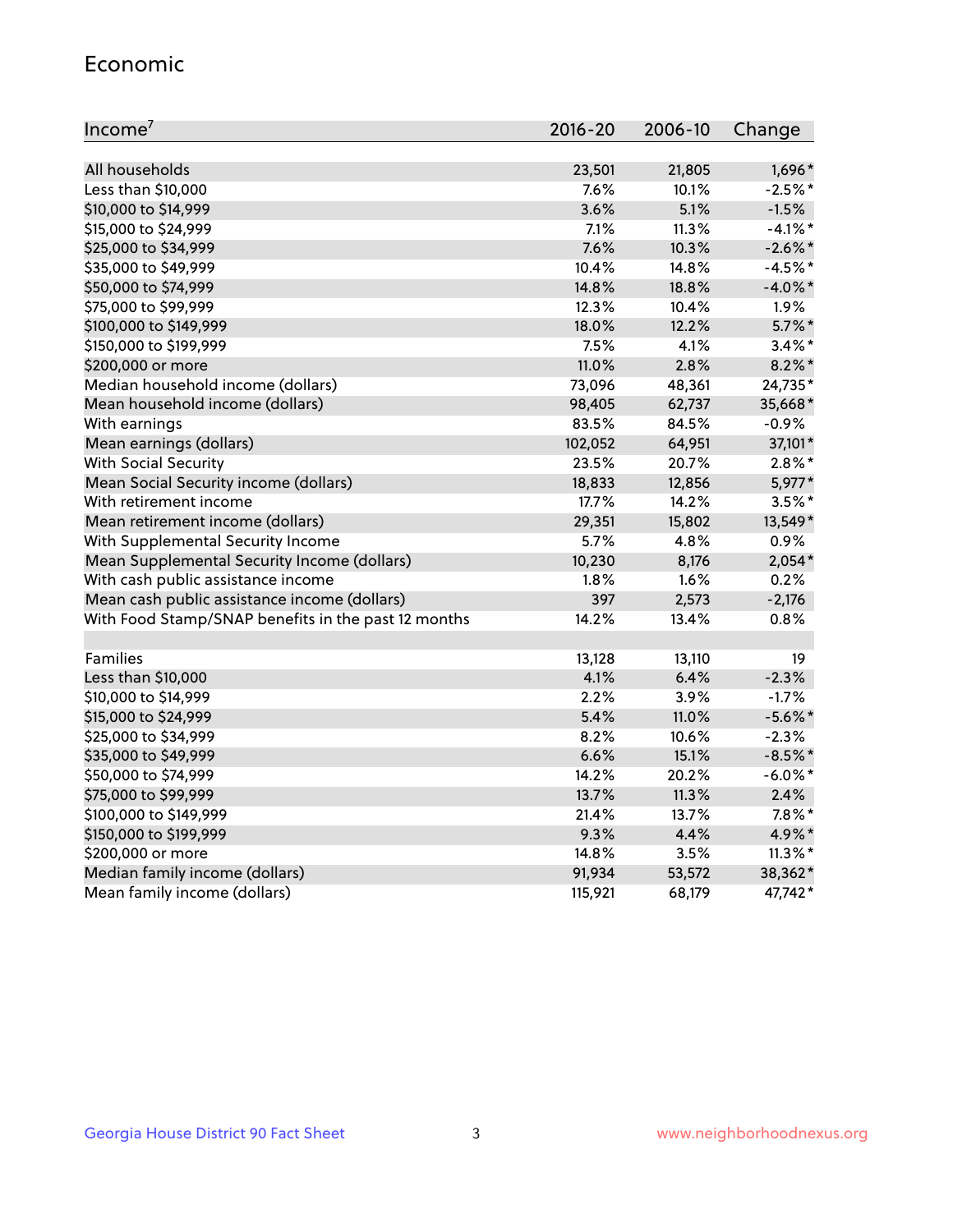## Economic, continued...

| Income, continued <sup>8</sup>                                        | $2016 - 20$ | 2006-10 | Change     |
|-----------------------------------------------------------------------|-------------|---------|------------|
|                                                                       |             |         |            |
| Nonfamily households                                                  | 10,373      | 8,695   | $1,677*$   |
| Median nonfamily income (dollars)                                     | 48,009      | 39,126  | 8,883*     |
| Mean nonfamily income (dollars)                                       | 72,419      | 52,308  | 20,111*    |
| Median earnings for workers (dollars)                                 | 42,091      | 31,549  | 10,542*    |
| Median earnings for male full-time, year-round workers                | 59,396      | 44,830  | 14,566*    |
| (dollars)                                                             |             |         |            |
| Median earnings for female full-time, year-round workers<br>(dollars) | 50,710      | 38,216  | 12,495*    |
| Per capita income (dollars)                                           | 40,732      | 25,020  | 15,712*    |
|                                                                       |             |         |            |
| Families and People Below Poverty Level <sup>9</sup>                  | 2016-20     | 2006-10 | Change     |
|                                                                       |             |         |            |
| <b>All families</b>                                                   | 8.9%        | 13.0%   | $-4.1\%$ * |
| With related children under 18 years                                  | 13.9%       | 17.1%   | $-3.2%$    |
| With related children under 5 years only                              | 6.3%        | 9.7%    | $-3.5%$    |
| Married couple families                                               | 3.6%        | 4.5%    | $-0.8%$    |
| With related children under 18 years                                  | 5.2%        | 4.0%    | 1.3%       |
| With related children under 5 years only                              | 2.0%        | 1.2%    | 0.8%       |
| Families with female householder, no husband present                  | 18.2%       | 26.7%   | $-8.5%$    |
| With related children under 18 years                                  | 25.6%       | 33.3%   | $-7.8%$    |
| With related children under 5 years only                              | 11.2%       | 27.6%   | $-16.4%$   |
| All people                                                            | 13.3%       | 16.5%   | $-3.2\%$ * |
| Under 18 years                                                        | 20.2%       | 23.7%   | $-3.5%$    |
| Related children under 18 years                                       | 20.2%       | 23.4%   | $-3.2%$    |
| Related children under 5 years                                        | 17.1%       | 23.5%   | $-6.4%$    |
|                                                                       |             | 23.4%   | $-1.9%$    |
| Related children 5 to 17 years                                        | 21.5%       |         |            |
| 18 years and over                                                     | 11.7%       | 14.4%   | $-2.7%$    |
| 18 to 64 years                                                        | 12.2%       | 13.4%   | $-1.2%$    |
| 65 years and over                                                     | 8.8%        | 22.0%   | $-13.3%$   |
| People in families                                                    | 10.6%       | 14.5%   | $-3.9%$    |
| Unrelated individuals 15 years and over                               | 20.0%       | 23.0%   | $-3.0%$    |
|                                                                       |             |         |            |
| Non-Hispanic white people                                             | 7.0%        | 8.9%    | $-1.8%$    |
| Black or African-American people                                      | 16.0%       | 18.9%   | $-2.9%$    |
| Asian people                                                          | 1.7%        | 14.5%   | $-12.7%$   |
| Hispanic or Latino people                                             | 27.0%       | 16.7%   | 10.4%      |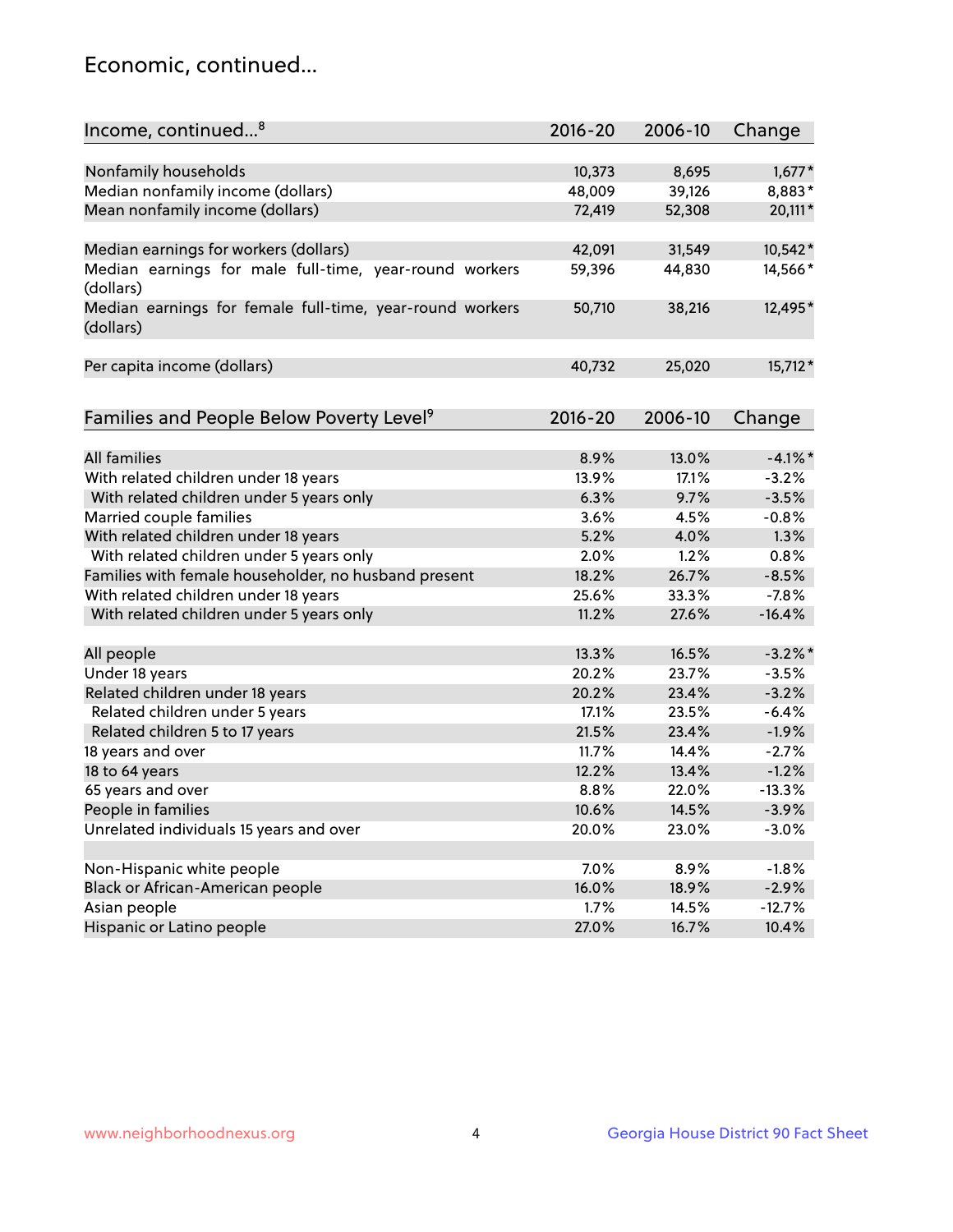## Employment

| Employment Status <sup>10</sup>                                             | $2016 - 20$ | 2006-10 | Change     |
|-----------------------------------------------------------------------------|-------------|---------|------------|
|                                                                             | 49,467      | 45,406  |            |
| Population 16 years and over<br>In labor force                              |             |         | 4,061*     |
| Civilian labor force                                                        | 71.0%       | 69.4%   | 1.6%       |
|                                                                             | 70.8%       | 69.3%   | 1.6%       |
| Employed                                                                    | 64.9%       | 60.2%   | 4.7%       |
| Unemployed                                                                  | 6.0%        | 9.1%    | $-3.1%$    |
| <b>Armed Forces</b>                                                         | 0.1%        | 0.1%    | 0.0%       |
| Not in labor force                                                          | 29.0%       | 30.6%   | $-1.6%$    |
| Civilian labor force                                                        | 35,042      | 31,455  | $3,587*$   |
| <b>Unemployment Rate</b>                                                    | 8.4%        | 13.1%   | $-4.7%$    |
|                                                                             |             |         |            |
| Females 16 years and over                                                   | 25,878      | 25,157  | 721        |
| In labor force                                                              | 70.1%       | 67.2%   | 2.9%       |
| Civilian labor force                                                        | 70.1%       | 67.2%   | 2.9%       |
| Employed                                                                    | 64.6%       | 58.3%   | $6.3\%$ *  |
|                                                                             |             |         |            |
| Own children of the householder under 6 years                               | 3,848       | 4,346   | $-499$     |
| All parents in family in labor force                                        | 83.7%       | 76.6%   | 7.0%       |
|                                                                             |             |         |            |
| Own children of the householder 6 to 17 years                               | 6,751       | 7,443   | $-692$     |
| All parents in family in labor force                                        | 79.7%       | 80.2%   | $-0.4%$    |
|                                                                             |             |         |            |
| Industry <sup>11</sup>                                                      | $2016 - 20$ | 2006-10 | Change     |
|                                                                             |             |         |            |
| Civilian employed population 16 years and over                              | 32,083      | 27,334  | 4,749*     |
| Agriculture, forestry, fishing and hunting, and mining                      | 0.4%        | 0.2%    | 0.2%       |
| Construction                                                                | 2.9%        | 5.2%    | $-2.3%$    |
| Manufacturing                                                               | 5.9%        | 6.1%    | $-0.2%$    |
| Wholesale trade                                                             | 2.0%        | 2.7%    | $-0.6%$    |
| Retail trade                                                                | 7.4%        | 9.3%    | $-2.0\%$ * |
| Transportation and warehousing, and utilities                               | 8.1%        | 7.6%    | 0.5%       |
| Information                                                                 | 4.2%        | 4.0%    | 0.2%       |
| Finance and insurance, and real estate and rental and leasing               | 6.3%        | 6.5%    | $-0.2%$    |
| Professional, scientific, and management, and administrative                | 17.5%       | 13.2%   | $4.3\%$ *  |
| and waste management services                                               |             |         |            |
| Educational services, and health care and social assistance                 | 22.9%       | 24.0%   | $-1.1%$    |
| Arts, entertainment, and recreation, and accommodation and<br>food services | 11.1%       | 9.2%    | $1.9\%$    |
| Other services, except public administration                                | 5.2%        | 4.0%    | 1.2%       |
| Public administration                                                       | 6.1%        | 7.9%    | $-1.9%$    |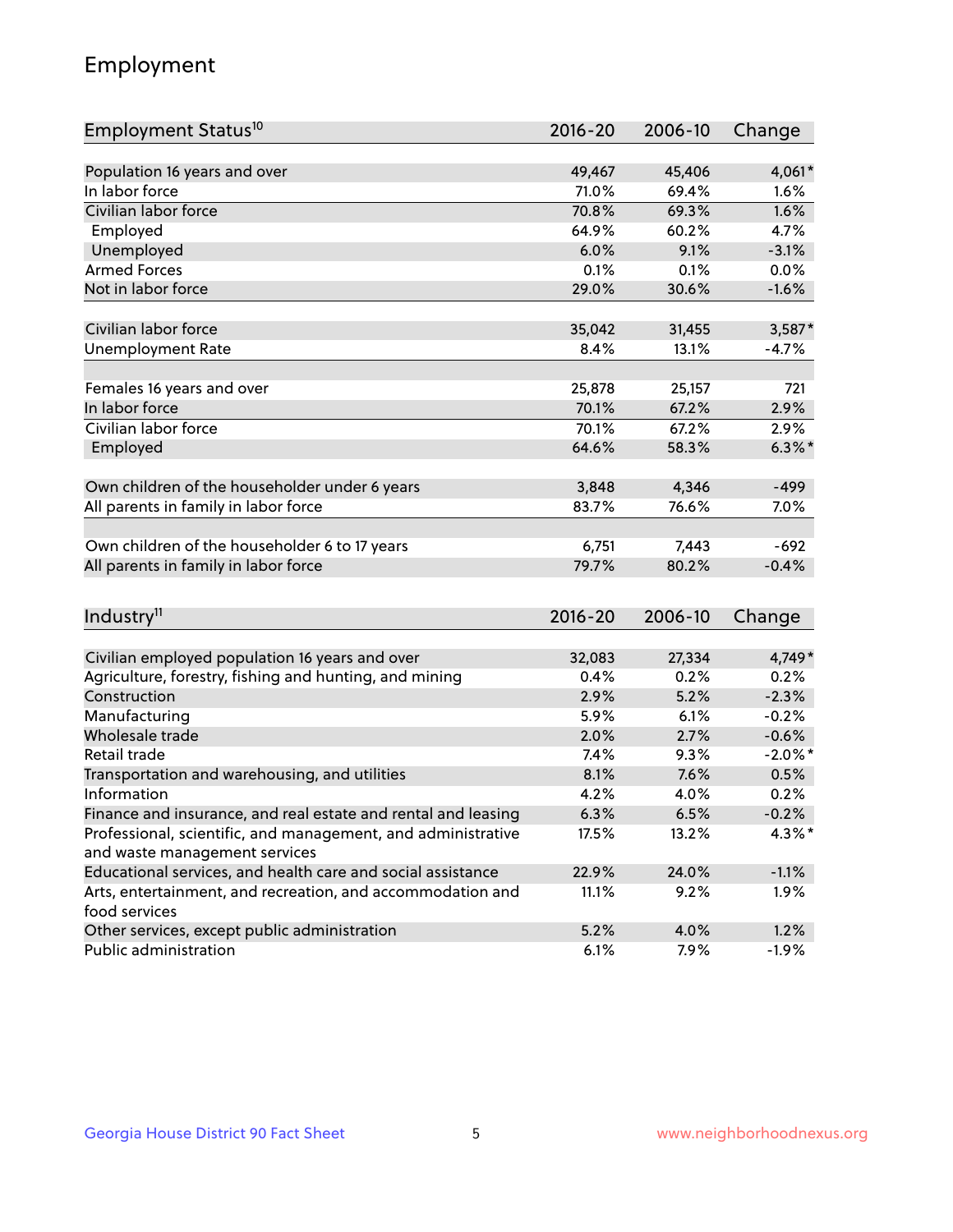## Employment, continued...

| Occupation <sup>12</sup>                                     | $2016 - 20$ | 2006-10 | Change     |
|--------------------------------------------------------------|-------------|---------|------------|
| Civilian employed population 16 years and over               | 32,083      | 27,334  | 4,749*     |
| Management, business, science, and arts occupations          | 51.2%       | 40.5%   | 10.7%*     |
| Service occupations                                          | 16.1%       | 17.3%   | $-1.2%$    |
| Sales and office occupations                                 | 19.0%       | 24.8%   | $-5.8\%$ * |
| Natural<br>and<br>resources,<br>construction,<br>maintenance | 4.1%        | 6.3%    | $-2.2%$    |
| occupations                                                  |             |         |            |
| Production, transportation, and material moving occupations  | 9.6%        | 11.1%   | $-1.6%$    |
| Class of Worker <sup>13</sup>                                | $2016 - 20$ | 2006-10 | Change     |
|                                                              |             |         |            |
| Civilian employed population 16 years and over               | 32,083      | 27,334  | 4,749*     |
| Private wage and salary workers                              | 80.4%       | 74.5%   | 6.0%       |
| Government workers                                           | 14.9%       | 20.3%   | $-5.4\%$ * |
| Self-employed in own not incorporated business workers       | 4.4%        | 5.2%    | $-0.8%$    |
| <b>Unpaid family workers</b>                                 | 0.2%        | 0.0%    | 0.2%       |
| Job Flows <sup>14</sup>                                      | 2019        | 2010    | Change     |
|                                                              |             |         |            |
| Total Jobs in district                                       | 17,302      | 14,369  | 2,933      |
| Held by residents of district                                | 5.7%        | 4.5%    | 1.2%       |
| Held by non-residents of district                            | 94.3%       | 95.5%   | $-1.2%$    |
| Jobs by Industry Sector <sup>15</sup>                        | 2019        | 2010    | Change     |
| Total Jobs in district                                       | 17,302      | 14,369  | 2,933      |
| Goods Producing sectors                                      | 12.4%       | 12.4%   | $-0.0%$    |
| Trade, Transportation, and Utilities sectors                 | 51.2%       | 58.3%   | $-7.1%$    |
| All Other Services sectors                                   | 36.5%       | 29.3%   | 7.2%       |
|                                                              |             |         |            |
| Total Jobs in district held by district residents            | 981         | 645     | 336        |
| <b>Goods Producing sectors</b>                               | 7.4%        | 7.1%    | 0.3%       |
| Trade, Transportation, and Utilities sectors                 | 27.7%       | 31.2%   | $-3.4%$    |
| All Other Services sectors                                   | 64.8%       | 61.7%   | 3.1%       |
|                                                              |             |         |            |
| Jobs by Earnings <sup>16</sup>                               | 2019        | 2010    | Change     |
| Total Jobs in district                                       | 17,302      | 14,369  | 2,933      |
| Jobs with earnings \$1250/month or less                      | 18.7%       | 20.5%   | $-1.8%$    |
| Jobs with earnings \$1251/month to \$3333/month              | 33.6%       | 37.5%   | $-3.9%$    |
| Jobs with earnings greater than \$3333/month                 | 47.7%       | 42.0%   | 5.7%       |
|                                                              |             |         |            |
| Total Jobs in district held by district residents            | 981         | 645     | 336        |
| Jobs with earnings \$1250/month or less                      | 23.6%       | 32.6%   | $-8.9%$    |
| Jobs with earnings \$1251/month to \$3333/month              | 39.7%       | 40.6%   | $-1.0%$    |
| Jobs with earnings greater than \$3333/month                 | 36.7%       | 26.8%   | 9.9%       |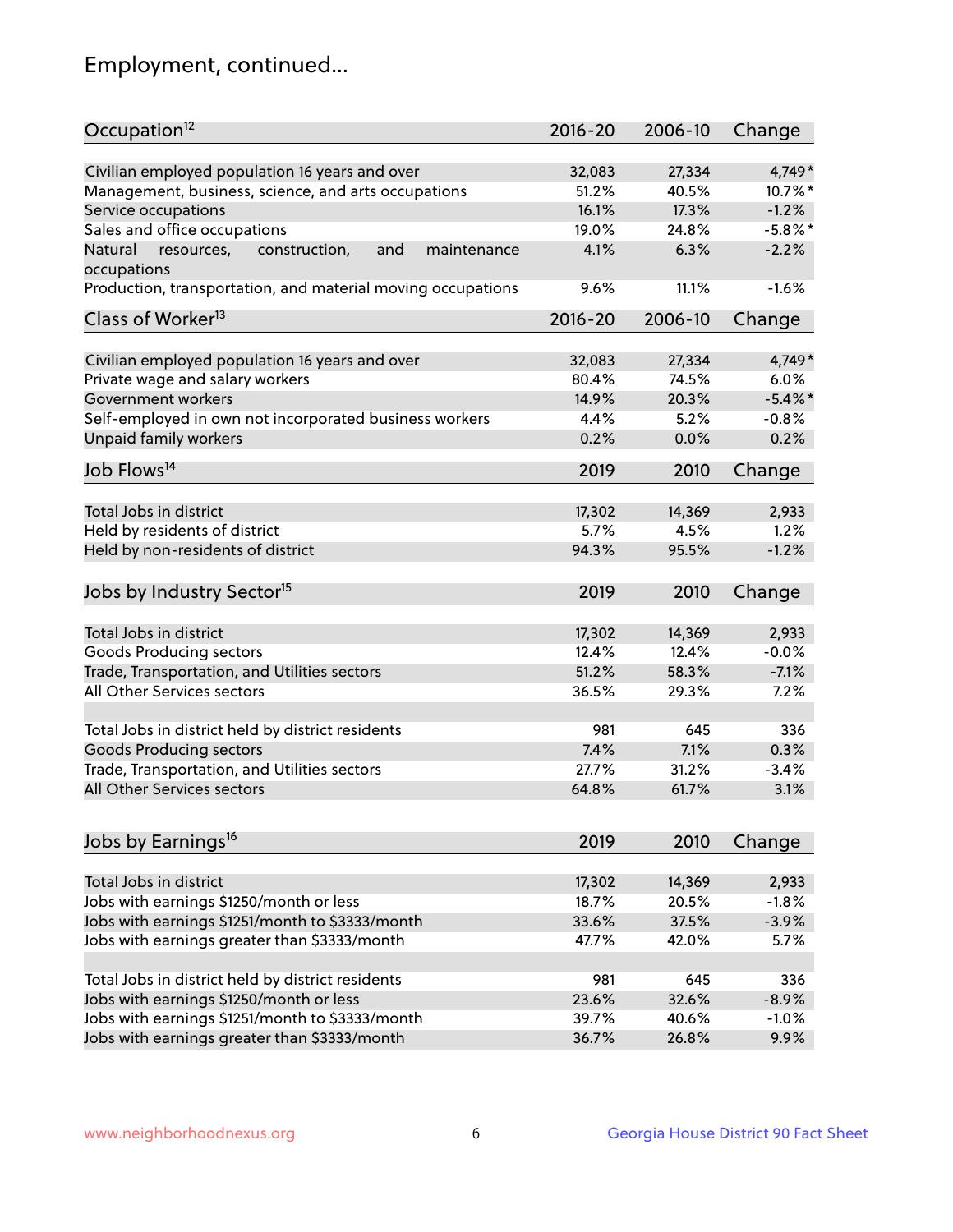## Employment, continued...

| 2019   | 2010   | Change  |
|--------|--------|---------|
|        |        |         |
| 17,302 | 14,369 | 2,933   |
| 22.1%  | 19.9%  | 2.2%    |
| 57.3%  | 63.3%  | $-6.0%$ |
| 20.6%  | 16.8%  | 3.8%    |
|        |        |         |
| 981    | 645    | 336     |
| 21.4%  | 20.2%  | 1.3%    |
| 61.1%  | 64.2%  | $-3.1%$ |
| 17.5%  | 15.7%  | 1.9%    |
|        |        |         |

#### Education

| School Enrollment <sup>18</sup>                | $2016 - 20$ | 2006-10 | Change     |
|------------------------------------------------|-------------|---------|------------|
|                                                |             |         |            |
| Population 3 years and over enrolled in school | 13,090      | 14,091  | $-1,001$   |
| Nursery school, preschool                      | 9.2%        | 8.0%    | 1.3%       |
| Kindergarten                                   | 4.2%        | 5.2%    | $-0.9%$    |
| Elementary school (grades 1-8)                 | 40.4%       | 41.3%   | $-0.9%$    |
| High school (grades 9-12)                      | 15.2%       | 20.7%   | $-5.4\%$ * |
| College or graduate school                     | 30.8%       | 24.9%   | $6.0\%$ *  |
| Educational Attainment <sup>19</sup>           | $2016 - 20$ | 2006-10 | Change     |
|                                                |             |         |            |
| Population 25 years and over                   | 44,131      | 39,181  | 4,949*     |
| Less than 9th grade                            | 2.2%        | 6.3%    | $-4.0\%$ * |
| 9th to 12th grade, no diploma                  | 6.1%        | 10.6%   | $-4.5%$ *  |
| High school graduate (includes equivalency)    | 22.5%       | 27.2%   | $-4.7%$ *  |
| Some college, no degree                        | 15.9%       | 20.4%   | $-4.5%$ *  |
| Associate's degree                             | 7.2%        | 5.5%    | $1.7\%$ *  |
| Bachelor's degree                              | 25.6%       | 18.9%   | $6.7\%$ *  |
| Graduate or professional degree                | 20.5%       | 11.1%   | $9.4\%$ *  |
|                                                |             |         |            |
| Percent high school graduate or higher         | 91.7%       | 83.2%   | $8.5%$ *   |
| Percent bachelor's degree or higher            | 46.2%       | 30.0%   | 16.1%*     |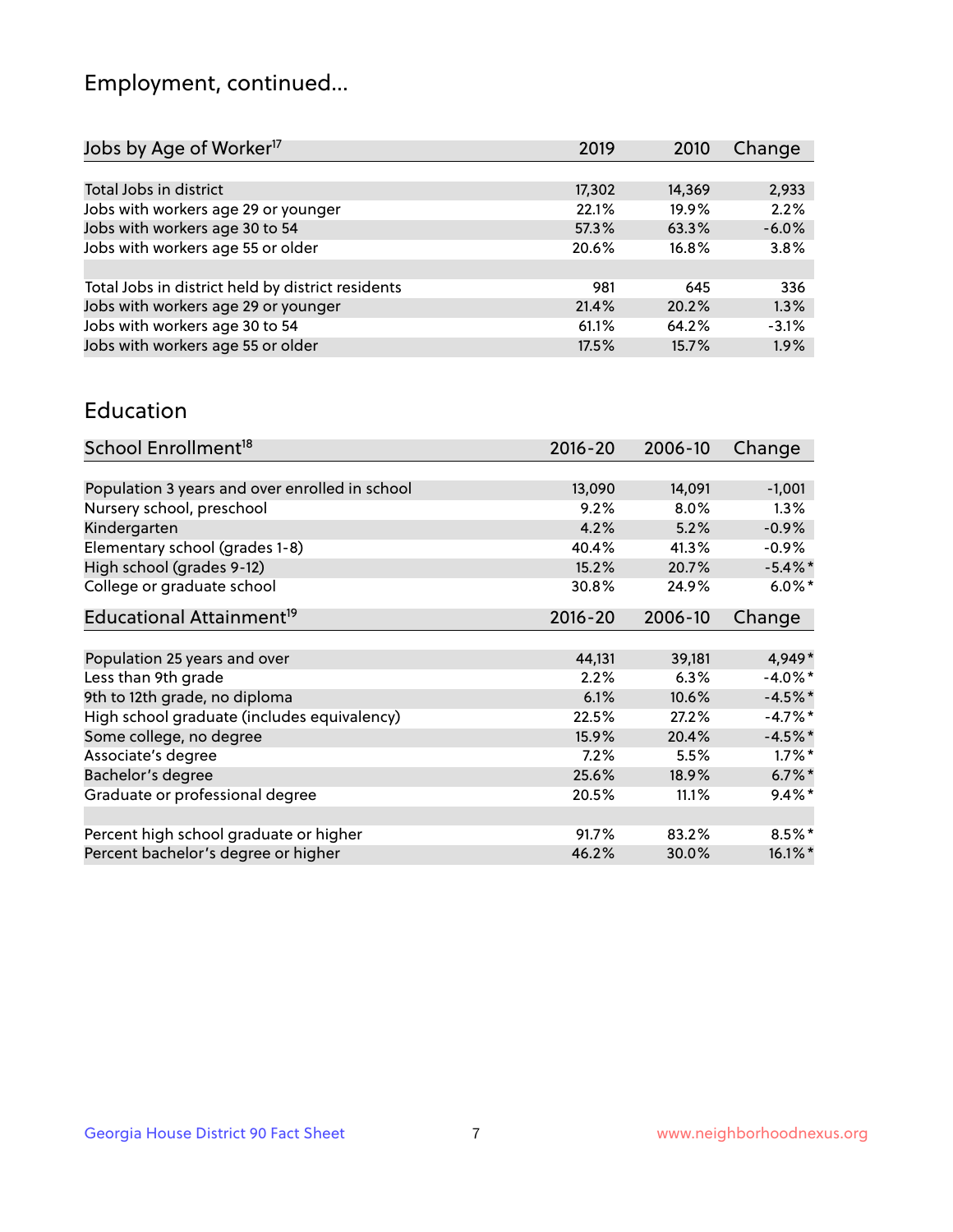## Housing

| Households by Type <sup>20</sup>                     | 2016-20 | 2006-10 | Change     |
|------------------------------------------------------|---------|---------|------------|
|                                                      |         |         |            |
| <b>Total households</b>                              | 23,501  | 21,805  | 1,696*     |
| Family households (families)                         | 55.9%   | 60.1%   | $-4.3\%$ * |
| With own children under 18 years                     | 22.3%   | 26.1%   | $-3.8\%$ * |
| Married-couple family                                | 34.0%   | 33.5%   | 0.5%       |
| With own children of the householder under 18 years  | 12.3%   | 13.7%   | $-1.3%$    |
| Male householder, no wife present, family            | 4.6%    | 5.3%    | $-0.6%$    |
| With own children of the householder under 18 years  | 2.0%    | 2.0%    | $-0.0%$    |
| Female householder, no husband present, family       | 17.2%   | 21.4%   | $-4.2%$    |
| With own children of the householder under 18 years  | 8.0%    | 10.4%   | $-2.5%$ *  |
| Nonfamily households                                 | 44.1%   | 39.9%   | $4.3\%$ *  |
| Householder living alone                             | 32.6%   | 30.9%   | 1.7%       |
| 65 years and over                                    | 8.6%    | 5.9%    | $2.7\%$ *  |
|                                                      |         |         |            |
| Households with one or more people under 18 years    | 25.4%   | 31.7%   | $-6.3\%$ * |
| Households with one or more people 65 years and over | 23.6%   | 18.1%   | $5.6\%$ *  |
|                                                      |         |         |            |
| Average household size                               | 2.51    | 2.52    | $-0.01$    |
| Average family size                                  | 3.22    | 3.22    | 0.00       |
|                                                      |         |         |            |
| Housing Occupancy <sup>21</sup>                      | 2016-20 | 2006-10 | Change     |
|                                                      |         |         |            |
| Total housing units                                  | 26,495  | 25,526  | $969*$     |
| Occupied housing units                               | 88.7%   | 85.4%   | $3.3\%$ *  |
| Vacant housing units                                 | 11.3%   | 14.6%   | $-3.3\%$ * |
|                                                      |         |         |            |
| Homeowner vacancy rate                               | 2.4     | 4.8     | $-2.3$     |
| Rental vacancy rate                                  | 5.1     | 12.1    | $-7.0*$    |
|                                                      |         |         |            |
| Units in Structure <sup>22</sup>                     | 2016-20 | 2006-10 |            |
|                                                      |         |         | Change     |
| Total housing units                                  | 26,495  | 25,526  | $969*$     |
| 1-unit, detached                                     | 72.9%   | 71.8%   | 1.1%       |
| 1-unit, attached                                     | 5.8%    | 4.5%    | 1.3%       |
| 2 units                                              | 1.4%    | 2.3%    | $-0.9%$    |
| 3 or 4 units                                         | 4.4%    | 3.8%    | 0.6%       |
| 5 to 9 units                                         | 3.5%    | 8.3%    | $-4.8\%$ * |
| 10 to 19 units                                       | 5.0%    | 4.0%    | 1.0%       |
| 20 or more units                                     | 5.7%    | 4.9%    | 0.8%       |
| Mobile home                                          | 1.3%    | 0.3%    | 1.0%       |
| Boat, RV, van, etc.                                  | 0.0%    | 0.1%    | $-0.1%$    |
|                                                      |         |         |            |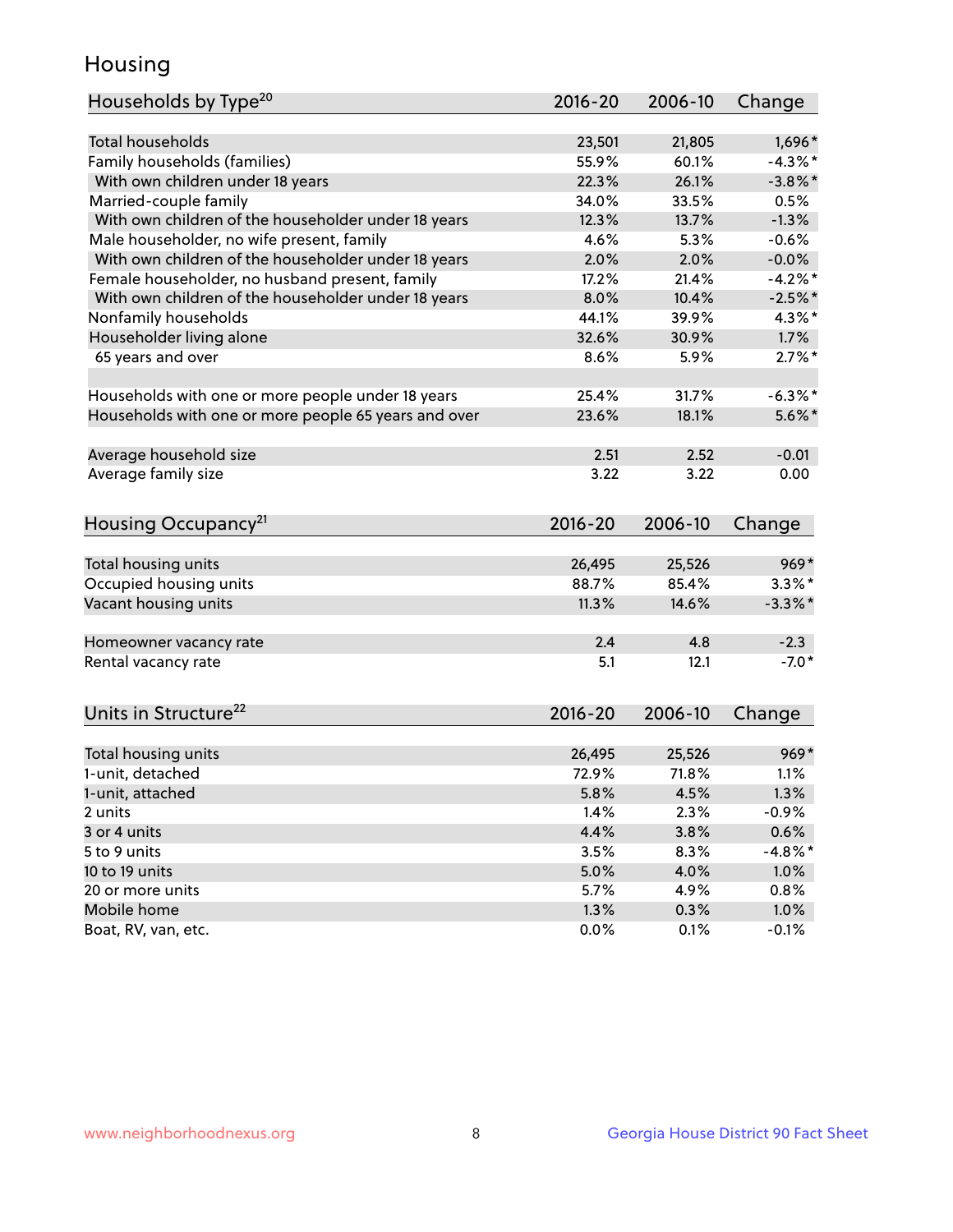## Housing, Continued...

| Year Structure Built <sup>23</sup>             | 2016-20     | 2006-10 | Change     |
|------------------------------------------------|-------------|---------|------------|
| Total housing units                            | 26,495      | 25,526  | $969*$     |
| Built 2014 or later                            | 3.8%        | (X)     | (X)        |
| Built 2010 to 2013                             | 1.4%        | (X)     | (X)        |
| Built 2000 to 2009                             | 23.1%       | 18.8%   | $4.3\%$ *  |
| Built 1990 to 1999                             | 7.5%        | 9.6%    | $-2.1\%$ * |
| Built 1980 to 1989                             | 7.0%        | 5.3%    | $1.7\%$ *  |
| Built 1970 to 1979                             | 9.2%        | 11.9%   | $-2.7%$    |
| Built 1960 to 1969                             | 11.5%       | 15.0%   | $-3.5%$ *  |
| Built 1950 to 1959                             | 16.0%       | 18.2%   | $-2.2%$    |
| Built 1940 to 1949                             | 8.3%        | 8.5%    | $-0.1%$    |
| Built 1939 or earlier                          | 12.1%       | 12.8%   | $-0.7%$    |
| Housing Tenure <sup>24</sup>                   | $2016 - 20$ | 2006-10 | Change     |
|                                                |             |         |            |
| Occupied housing units                         | 23,501      | 21,805  | 1,696*     |
| Owner-occupied                                 | 65.6%       | 67.4%   | $-1.8%$    |
| Renter-occupied                                | 34.4%       | 32.6%   | 1.8%       |
| Average household size of owner-occupied unit  | 2.55        | 2.53    | 0.02       |
| Average household size of renter-occupied unit | 2.43        | 2.49    | $-0.06$    |
| Residence 1 Year Ago <sup>25</sup>             | $2016 - 20$ | 2006-10 | Change     |
| Population 1 year and over                     | 59,391      | 56,232  | $3,159*$   |
| Same house                                     | 84.5%       | 80.8%   | $3.8\%$ *  |
| Different house in the U.S.                    | 15.4%       | 19.1%   | $-3.7\%$ * |
| Same county                                    | 6.3%        | 7.8%    | $-1.4%$    |
| Different county                               | 9.1%        | 11.3%   | $-2.3%$    |
| Same state                                     | 6.6%        | 9.1%    | $-2.5%$ *  |
| Different state                                | 2.5%        | 2.2%    | 0.2%       |
| Abroad                                         | 0.1%        | 0.1%    | $-0.1%$    |
| Value of Housing Unit <sup>26</sup>            | $2016 - 20$ | 2006-10 | Change     |
|                                                |             |         |            |
| Owner-occupied units                           | 15,413      | 14,687  | 726        |
| Less than \$50,000                             | 3.8%        | 2.1%    | 1.7%       |
| \$50,000 to \$99,999                           | 5.4%        | 8.1%    | $-2.7%$    |
| \$100,000 to \$149,999                         | 13.2%       | 21.5%   | $-8.3\%$ * |
| \$150,000 to \$199,999                         | 16.3%       | 25.6%   | $-9.3\%$ * |
| \$200,000 to \$299,999                         | 21.4%       | 23.9%   | $-2.5%$    |
| \$300,000 to \$499,999                         | 24.3%       | 15.4%   | 8.9%*      |
| \$500,000 to \$999,999                         | 14.3%       | 3.0%    | $11.3\%$ * |
| \$1,000,000 or more                            | 1.3%        | 0.4%    | 0.9%       |
| Median (dollars)                               | 245,874     | 184,673 | 61,201*    |
| Mortgage Status <sup>27</sup>                  | $2016 - 20$ | 2006-10 | Change     |
| Owner-occupied units                           | 15,413      | 14,687  | 726        |
| Housing units with a mortgage                  | 75.0%       | 79.7%   | $-4.8\%$ * |
| Housing units without a mortgage               | 25.0%       | 20.3%   | 4.8%*      |
|                                                |             |         |            |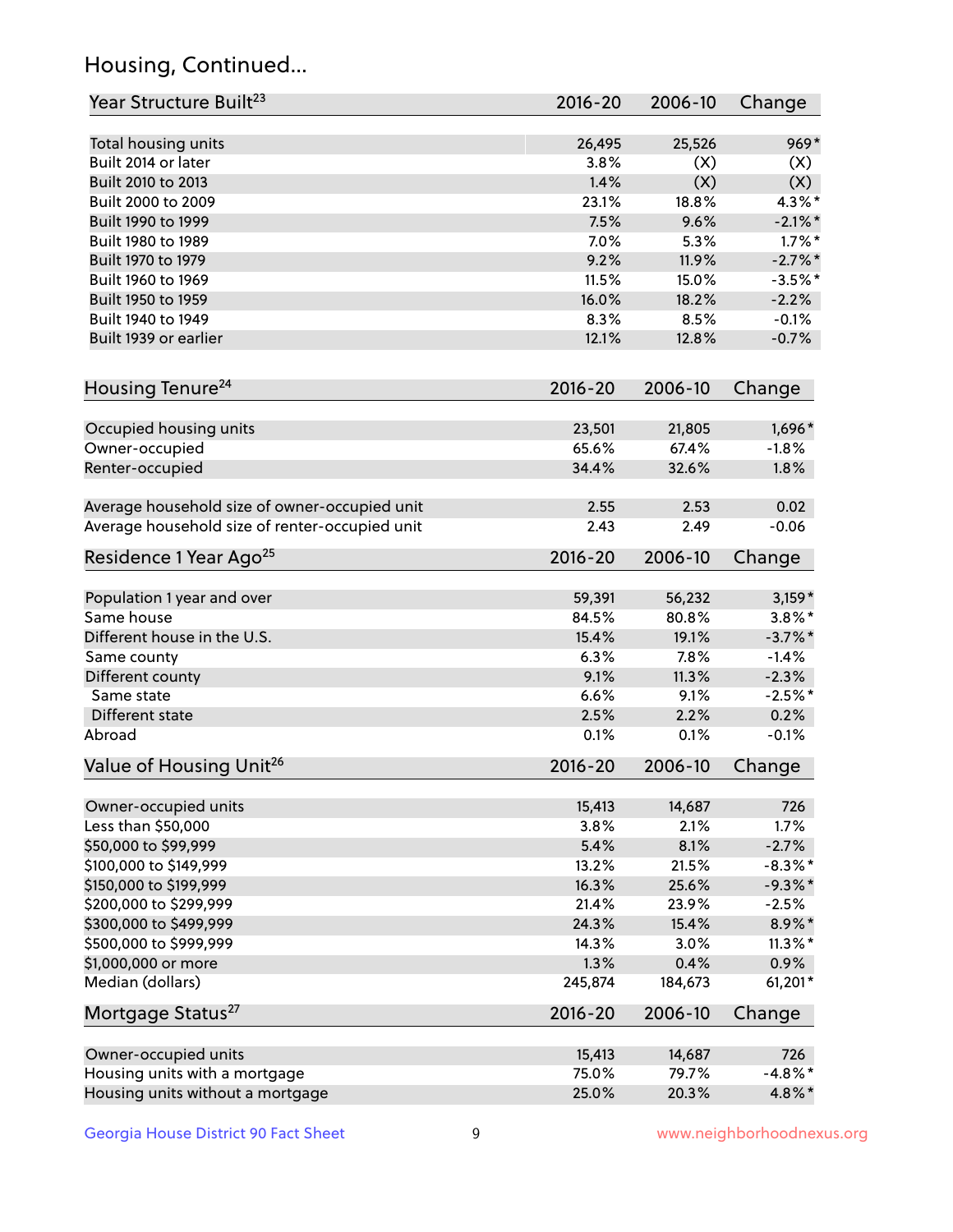## Housing, Continued...

| Selected Monthly Owner Costs <sup>28</sup>                                            | 2016-20 | 2006-10 | Change      |
|---------------------------------------------------------------------------------------|---------|---------|-------------|
| Housing units with a mortgage                                                         | 11,553  | 11,710  | $-157$      |
| Less than \$300                                                                       | 0.0%    | 0.1%    | $-0.1%$     |
| \$300 to \$499                                                                        | 0.5%    | 0.8%    | $-0.3%$     |
| \$500 to \$999                                                                        | 9.5%    | 13.3%   | $-3.8%$     |
| \$1,000 to \$1,499                                                                    | 29.1%   | 32.2%   | $-3.1%$     |
| \$1,500 to \$1,999                                                                    | 25.7%   | 29.7%   | $-4.0\%$ *  |
| \$2,000 to \$2,999                                                                    | 24.3%   | 19.2%   | $5.0\%$ *   |
| \$3,000 or more                                                                       | 11.0%   | 4.7%    | $6.3\%$ *   |
| Median (dollars)                                                                      | 1,712   | 1,561   | $151*$      |
| Housing units without a mortgage                                                      | 3,860   | 2,978   | 883*        |
| Less than \$150                                                                       | 1.9%    | 0.4%    | 1.5%        |
| \$150 to \$249                                                                        | 4.1%    | 5.2%    | $-1.1%$     |
| \$250 to \$349                                                                        | 25.0%   | 19.2%   | 5.8%        |
| \$350 to \$499                                                                        | 21.4%   | 34.9%   | $-13.5%$    |
| \$500 to \$699                                                                        | 27.9%   | 23.9%   | 4.0%        |
| \$700 or more                                                                         | 19.7%   | 16.4%   | 3.3%        |
| Median (dollars)                                                                      | 483     | 462     | $21*$       |
| Household Income <sup>29</sup>                                                        |         |         |             |
| Housing units with a mortgage (excluding units where<br>SMOCAPI cannot be computed)   | 11,493  | 11,616  | $-123$      |
| Less than 20.0 percent                                                                | 49.8%   | 27.6%   | 22.2%*      |
| 20.0 to 24.9 percent                                                                  | 14.5%   | 16.4%   | $-1.9%$     |
| 25.0 to 29.9 percent                                                                  | 11.5%   | 13.0%   | $-1.5%$     |
| 30.0 to 34.9 percent                                                                  | 5.8%    | 10.9%   | $-5.1\%$ *  |
| 35.0 percent or more                                                                  | 18.4%   | 32.2%   | $-13.8\%$ * |
| Not computed                                                                          | 60      | 94      | $-33$       |
|                                                                                       |         |         |             |
| Housing unit without a mortgage (excluding units where<br>SMOCAPI cannot be computed) | 3,824   | 2,900   | 925         |
| Less than 10.0 percent                                                                | 47.2%   | 28.4%   | 18.8%*      |
| 10.0 to 14.9 percent                                                                  | 18.6%   | 20.6%   | $-2.0%$     |
| 15.0 to 19.9 percent                                                                  | 10.6%   | 10.6%   | 0.0%        |
| 20.0 to 24.9 percent                                                                  | 6.1%    | 11.6%   | $-5.5%$     |
| 25.0 to 29.9 percent                                                                  | 8.9%    | 4.0%    | 4.9%        |
| 30.0 to 34.9 percent                                                                  | 2.4%    | 6.9%    | $-4.5%$     |
| 35.0 percent or more                                                                  | 6.2%    | 18.0%   | $-11.8%$    |
| Not computed                                                                          | 36      | 78      | $-42$       |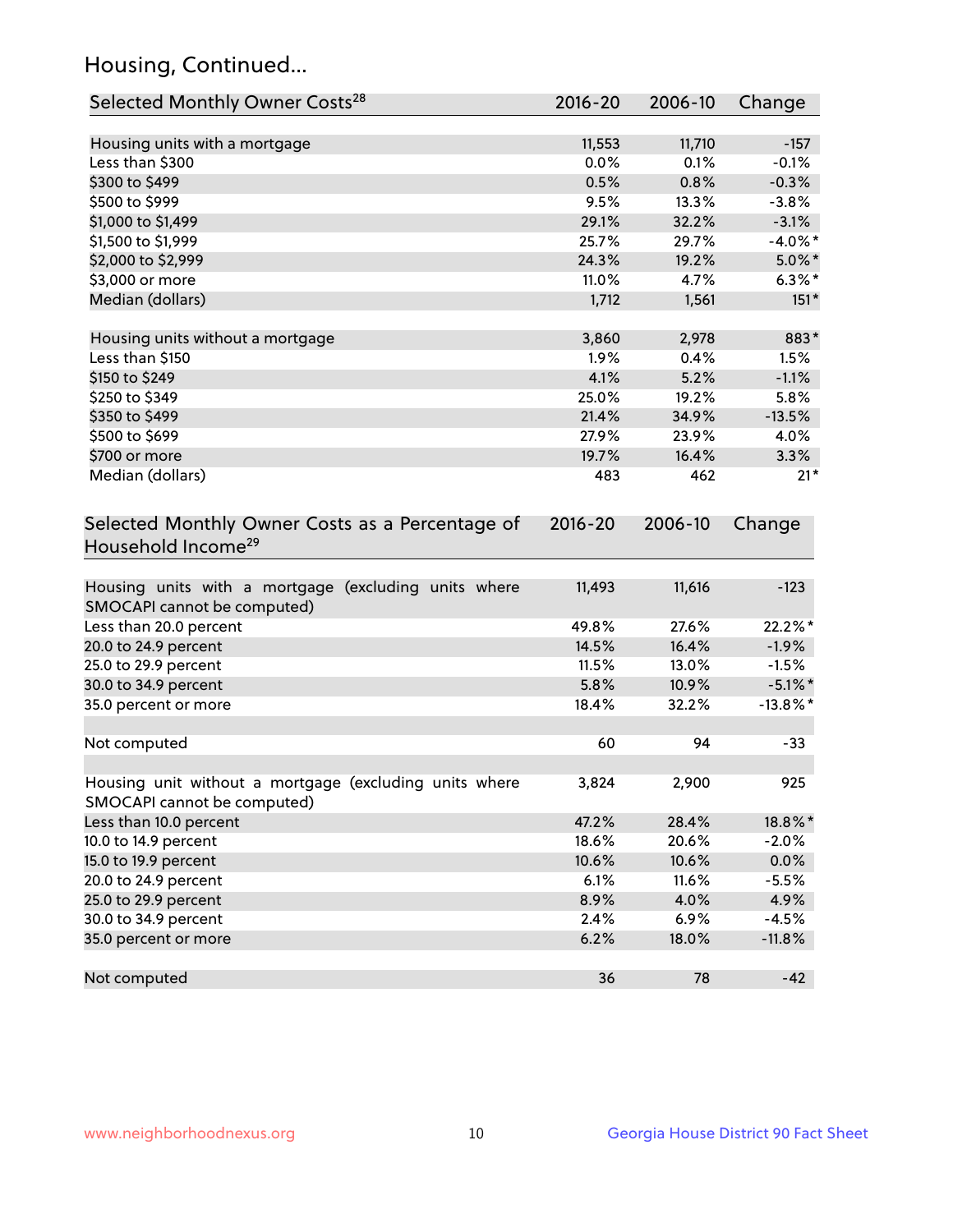## Housing, Continued...

| Gross Rent <sup>30</sup>   | 2016-20 | 2006-10 | Change      |
|----------------------------|---------|---------|-------------|
|                            |         |         |             |
| Occupied units paying rent | 7,778   | 6,797   | 981*        |
| Less than \$200            | 0.4%    | 5.3%    | $-4.9%$     |
| \$200 to \$499             | 8.2%    | 10.4%   | $-2.2%$     |
| \$500 to \$749             | 4.9%    | 23.0%   | $-18.0\%$ * |
| \$750 to \$999             | 15.4%   | 25.6%   | $-10.2%$    |
| \$1,000 to \$1,499         | 43.1%   | 24.1%   | 18.9%*      |
| \$1,500 to \$1,999         | 17.9%   | 10.2%   | $7.7\%$ *   |
| \$2,000 or more            | 10.0%   | 1.3%    | $8.7\%$ *   |
| Median (dollars)           | 1,246   | 950     | 295*        |
|                            |         |         |             |
| No rent paid               | 309     | 320     | $-11$       |

| Gross Rent as a Percentage of Household Income <sup>31</sup>                   | $2016 - 20$ | 2006-10 | Change  |
|--------------------------------------------------------------------------------|-------------|---------|---------|
|                                                                                |             |         |         |
| Occupied units paying rent (excluding units where GRAPI<br>cannot be computed) | 7,402       | 6,586   | 817     |
| Less than 15.0 percent                                                         | 11.1%       | $7.6\%$ | 3.5%    |
| 15.0 to 19.9 percent                                                           | 15.0%       | 10.9%   | 4.1%    |
| 20.0 to 24.9 percent                                                           | 13.4%       | 14.0%   | $-0.6%$ |
| 25.0 to 29.9 percent                                                           | 9.8%        | 9.4%    | 0.4%    |
| 30.0 to 34.9 percent                                                           | 7.1%        | 9.7%    | $-2.6%$ |
| 35.0 percent or more                                                           | 43.6%       | 48.4%   | $-4.8%$ |
|                                                                                |             |         |         |
| Not computed                                                                   | 685         | 532     | 153     |

## Transportation

| Commuting to Work <sup>32</sup>           | $2016 - 20$ | 2006-10 | Change     |
|-------------------------------------------|-------------|---------|------------|
|                                           |             |         |            |
| Workers 16 years and over                 | 31,508      | 26,596  | 4,912*     |
| Car, truck, or van - drove alone          | 69.8%       | 72.4%   | $-2.6%$    |
| Car, truck, or van - carpooled            | 7.2%        | 10.3%   | $-3.1\%$ * |
| Public transportation (excluding taxicab) | 6.3%        | 10.7%   | $-4.3\%$ * |
| Walked                                    | $1.0\%$     | 1.5%    | $-0.5%$    |
| Other means                               | 3.2%        | $1.4\%$ | $1.8\%$ *  |
| Worked at home                            | 12.5%       | 3.8%    | $8.7\%$ *  |
|                                           |             |         |            |
| Mean travel time to work (minutes)        | 31.3        | 30.1    | 1.2        |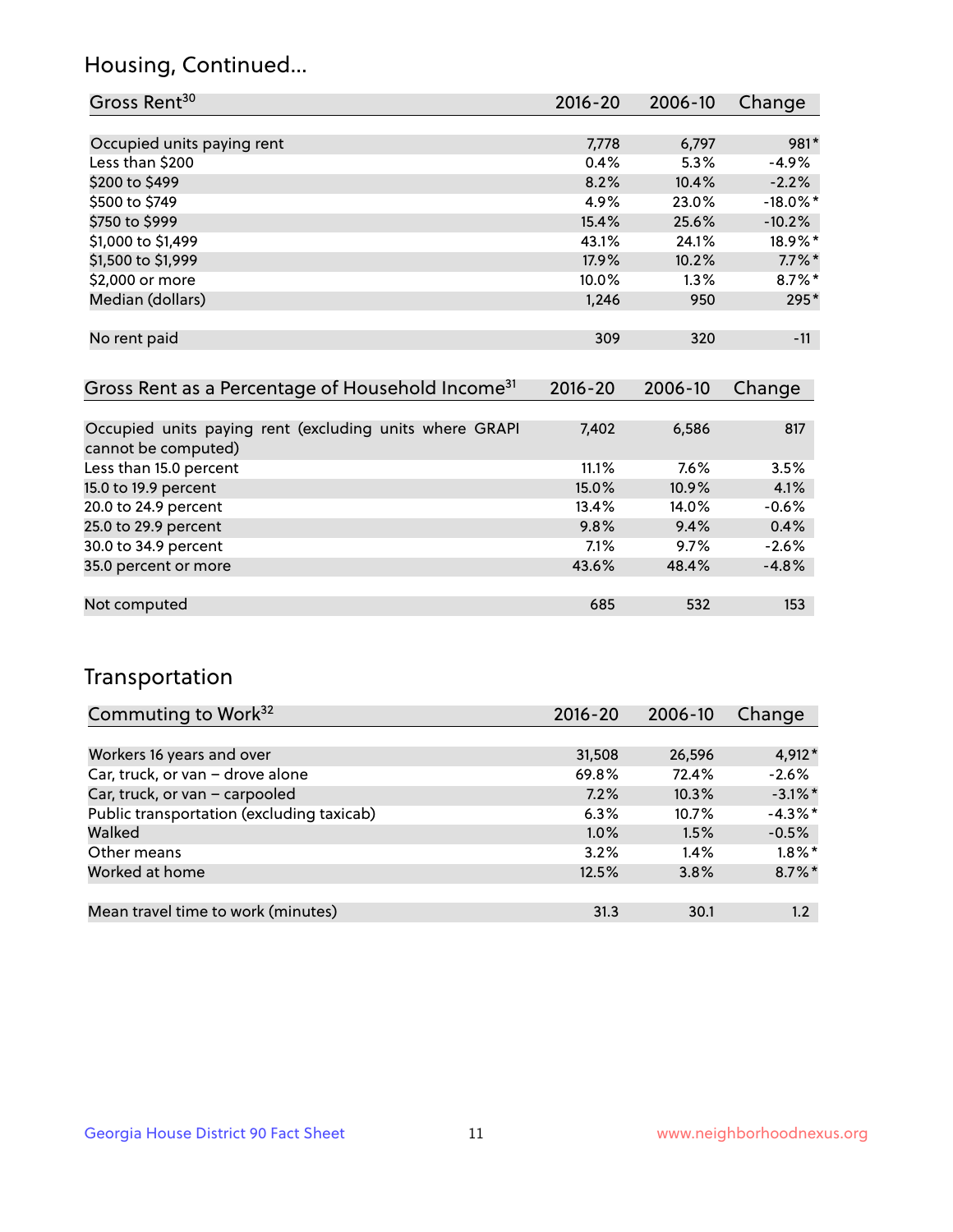## Transportation, Continued...

| Vehicles Available <sup>33</sup> | 2016-20 | 2006-10 | Change   |
|----------------------------------|---------|---------|----------|
|                                  |         |         |          |
| Occupied housing units           | 23,501  | 21,805  | $1,696*$ |
| No vehicles available            | 8.9%    | 10.9%   | $-1.9%$  |
| 1 vehicle available              | 35.6%   | 38.6%   | $-3.0%$  |
| 2 vehicles available             | 37.8%   | 35.2%   | 2.6%     |
| 3 or more vehicles available     | 17.7%   | 15.3%   | 2.4%     |

#### Health

| Health Insurance coverage <sup>34</sup>                 | 2016-20 |
|---------------------------------------------------------|---------|
|                                                         |         |
| Civilian Noninstitutionalized Population                | 59,057  |
| With health insurance coverage                          | 89.6%   |
| With private health insurance coverage                  | 71.0%   |
| With public health coverage                             | 28.9%   |
| No health insurance coverage                            | 10.4%   |
| Civilian Noninstitutionalized Population Under 19 years | 11,797  |
| No health insurance coverage                            | 4.3%    |
| Civilian Noninstitutionalized Population 19 to 64 years | 39,630  |
| In labor force:                                         | 33,413  |
| Employed:                                               | 30,695  |
| With health insurance coverage                          | 90.6%   |
| With private health insurance coverage                  | 87.3%   |
| With public coverage                                    | 5.5%    |
| No health insurance coverage                            | 9.4%    |
| Unemployed:                                             | 2,718   |
| With health insurance coverage                          | 66.3%   |
| With private health insurance coverage                  | 39.7%   |
| With public coverage                                    | 27.6%   |
| No health insurance coverage                            | 33.7%   |
| Not in labor force:                                     | 6,217   |
| With health insurance coverage                          | 71.3%   |
| With private health insurance coverage                  | 45.9%   |
| With public coverage                                    | 37.9%   |
| No health insurance coverage                            | 28.7%   |